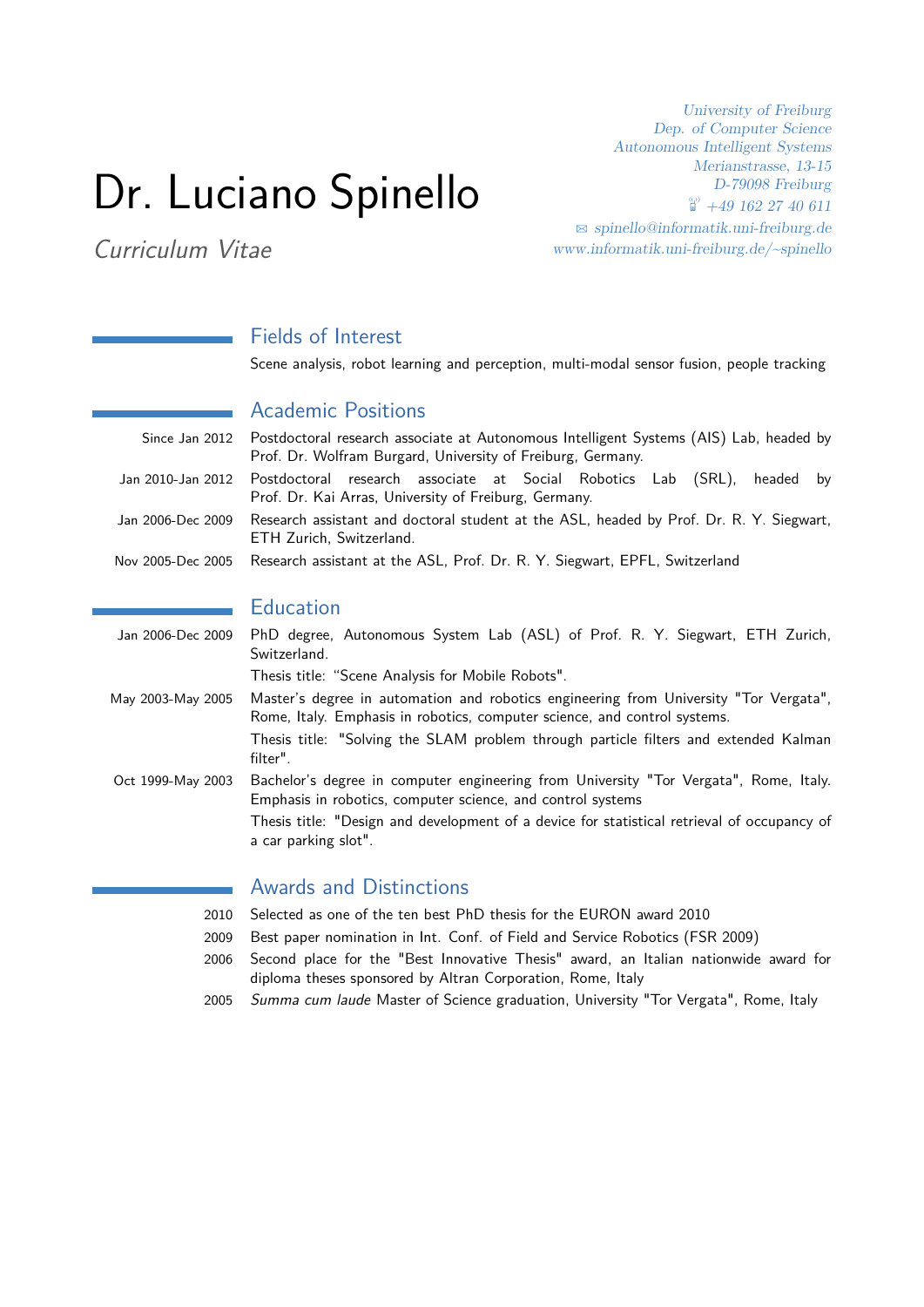# Involvement in Funded Research Projects

| 2014-     | National Project ROTAH<br>ROTAH: Robot Task Learning by Active Tracking of Hands. Involved in writing the                                                                                                                                                                                                                                |
|-----------|------------------------------------------------------------------------------------------------------------------------------------------------------------------------------------------------------------------------------------------------------------------------------------------------------------------------------------------|
|           | proposal. Shared the responsibility of coordinating research in the lab. Responsible person<br>of University of Freiburg for the research activities.                                                                                                                                                                                    |
| 2014-     | Project with DAIMLER (Mercedes-Benz)<br>Involved in writing the proposal. Principal investigator. Shared the responsibility of coor-<br>dinating research in the lab.                                                                                                                                                                    |
| $2011 -$  | <b>EU ERC Grant LIFENAV</b><br>LIFENAV - Reliable Lifelong Navigation for Mobile Robots. Shared the responsibility of<br>coordinating research in the lab.                                                                                                                                                                               |
| 2013-     | <b>EU Project STAMINA</b><br>STAMINA: SusTAinable and reliable robotics for part handling in ManufacturIng and<br>Automation. Involved in writing the proposal. Principal investigator. Shared the responsi-<br>bility of coordinating research in the lab. Responsible person of University of Freiburg for<br>the research activities. |
| 2013-     | EU Project ROVINA<br>ROVINA - Robots for Exploration, Digital Preservation and Visualization of Archeological<br>Sites. Shared the responsibility of coordinating research in the lab.                                                                                                                                                   |
| 2010-2013 | <b>EU Project RADHAR</b><br>RADHAR - Robotic ADaptation to Humans Adapting to Robots. Employed and shared<br>the responsibility of coordinating research in the lab. Responsible person of University of<br>Freiburg for the research activities.                                                                                        |
| 2012-2013 | German Project iView<br>Intelligent Vision for Blind Persons. Employed and shared the responsibility of coordinating<br>research in the lab.                                                                                                                                                                                             |
| 2011-2014 | <b>EU Project TAPAS</b><br>TAPAS - Robotics-enabled Logistics and Assistive Services for the Transformable Factory<br>of the Future. Employed and shared the responsibility of coordinating research in the lab.                                                                                                                         |
| 2010-2012 | SFB/TR-8 "Spatial Cognition"<br>Project N1-SocialSpace, funded by German Research Foundation (DFG). Employed and<br>contributed to this project.                                                                                                                                                                                         |
| 2006-2009 | EU project BACS<br>BACS - Bayesian Approach to Cognitive Systems. Integrated project, funded by the Euro-<br>pean Commission. Employed and contributed to this project.                                                                                                                                                                  |
|           |                                                                                                                                                                                                                                                                                                                                          |

#### Academic Activities

- Organizer of the workshop "Non-parametric Learning in Robotics", RSS 2014
- Organizer of the workshop "Lifelong learning for mobile robotics applications", IROS 2012
- Program committee member: RSS 2011-2014, ICCV 2011,KI 2011-2013
- Invited talk at "People Detection and Tracking Workshop", ICRA 2009
- Session chair in the session "Localisation, ..., Sensor fusion", ICRA 2013
- Session chair in the session "Vision-Based Attention and Interaction", ICRA 2012
- Session chair in the session "Human Detection and Tracking II", ICRA 2011
- Session co-chair in the session "Int. Vehicles & In. Transp. Systems", IROS 2008
- Reviewer for journals: IJRR, IEEE T-RO, IJFR, IMAVIS, SORO, TIST, JAIR, IEEE Robotics and Automation Magazine
- Reviewer for conferences: ICRA, NIPS, IROS, ECCV, ICCV, RSS, KI, HRI, ECMR
- Author of thirty-three papers published in major robotics, computer vision and artificial intelligence conferences (ECCV, ICRA, AAAI, IROS, FSR, ISER, IFAC), a journal (IJRR) and a book chapter (Springer HandBook of Intelligent Vehicles)